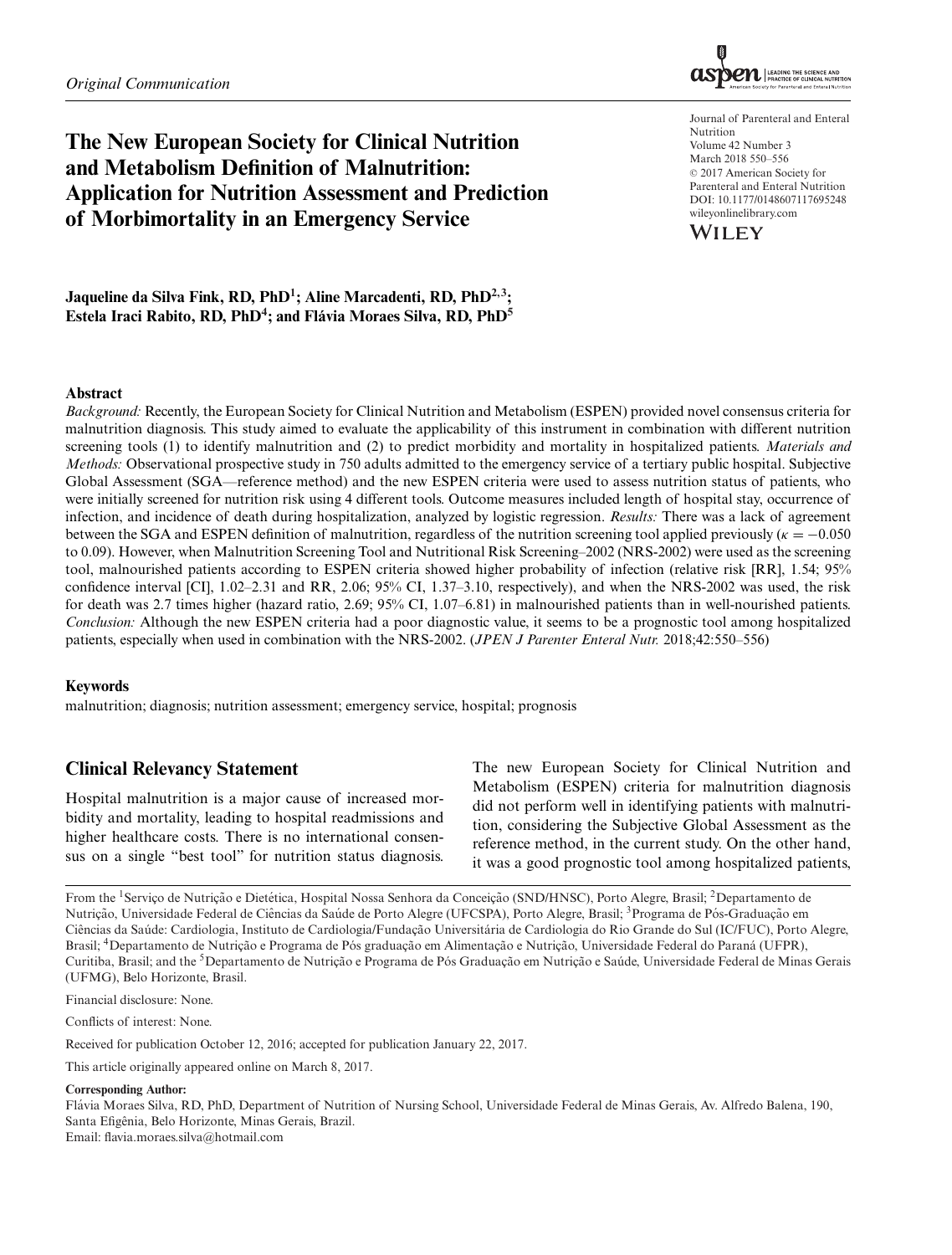especially when used in combination with the Nutritional Risk Screening–2002 (NRS-2002), because it was positively associated with infection and mortality during the hospitalization. Considering that it is an easy and quick tool, the new ESPEN criteria of malnutrition could be incorporated in clinical practice to identify patients with poor prognosis linked to nutrition status.

### **Introduction**

Malnutrition due to disease can be defined as a state resulting from lack of uptake or intake of nutrition, leading to altered body composition, diminished physical and mental function, and impaired clinical outcome.<sup>1</sup> Hospital malnutrition is a major cause of increased morbidity and mortality, leading to hospital readmissions and higher healthcare costs.<sup>2-4</sup> Estimates of the prevalence of inhospital malnutrition vary from 13%–88% depending on the patient population, disease severity, and the criteria used for its diagnosis.<sup>5</sup>

The assessment of nutrition status is the first step to nutrition assistance in hospitalized patients. Although there are several methods available for nutrition assessment, there is no international consensus on a single "best tool" for nutrition status diagnosis.6 Subjective Global Assessment  $(SGA)^7$  is considered a good method to perform in adults, while the Mini Nutritional Assessment  $(MNA)^8$  is regarded as the best choice for elderly patients. However, before the diagnosis of malnutrition, patients at risk of malnutrition should be identified by well-established criteria using a validated nutrition screening tool.<sup>9</sup> The Malnutrition Universal Screening Tool (MUST), $10$  Nutritional Risk Screening– 2002 (NRS-2002),<sup>11</sup> Short Nutritional Assessment Questionnaire (SNAQ),<sup>12</sup> Malnutrition Screening Tool (MST),<sup>13</sup> and MNA<sup>14</sup> are nutrition risk screening tools validated for hospitalized patients.

In an attempt to define malnutrition in all settings, the American Society for Parenteral and Enteral Nutrition (ASPEN) proposed a standardized set of diagnostic characteristics to identify and document malnutrition in routine clinical practice, based on the etiology of the disease. However, in ASPEN recommendations, malnutrition should be classified on the basis of several clinical characteristics, including energy intake, weight loss, body fat loss, muscle mass loss, edema, and reduced grip strength in the context of an acute illness or injury, chronic illness, or social/environmental circumstances.15,16 Recently, the European Society for Clinical Nutrition and Metabolism (ESPEN) also provided novel diagnostic consensus criteria for malnutrition. The intention was to provide criteria that were independent of etiologic mechanisms and could be used for all patients in all clinical settings. ESPEN recommends the use of 3 objective variables that most accurately reflect malnutrition: weight loss combined with reduced body mass index (BMI)  $\left($  <18.5 kg/m<sup>2</sup>) or low fat-free mass index (FFMI), according to sex and age of patients. A multicentric study involving geriatric patients with diabetes mellitus during hospitalization applied the new ESPEN definition of malnutrition and identified 6.73% of malnourished individuals.<sup>17</sup> Furthermore, malnutrition lengthened the hospital stay, increased 2.7 times the odds of dying in the hospital, and decreased to one-third the odds of being discharged home, suggesting that the new ESPEN definition is a reliable tool to predict clinical outcomes in older hospitalized patients with diabetes.<sup>17</sup> In another study conducted in 4 populations, the prevalence of malnutrition according to ESPEN criteria was 14% in acutely ill middle-

old individuals, and  $0\%$  in healthy young individuals.<sup>18</sup> As far as we know, few studies have applied the new ESPEN definition of malnutrition in specific populations. Therefore, the current study aimed to evaluate the applicability of the new ESPEN diagnostic criteria for malnutrition to identify nutrition depletion and to predict morbidity and mortality in a heterogeneous sample of hospitalized patients.

aged patients, 6% in geriatric outpatients, 0.5% in healthy

# **Materials and Methods**

This observational prospective study was carried out with patients admitted to the emergency service of a tertiary public hospital in Porto Alegre (Rio Grande do Sul, Brazil). The protocol was approved by the Ethical Committee of the hospital (number 360.639), and all patients gave their written informed consent before data collection. The sample was randomly selected from all patients admitted to the emergency service within 48 hours of hospitalization. The inclusion criteria were patients aged  $\geq 18$  years who were conscious and able to move. The sample did not include pregnant women or those who had given birth less than a year before; patients with limb amputation; patients who were unable to talk, confused, or bedridden; or those whose measurements could not be obtained.

Data were collected at the patients' bedside by 3 previously trained researchers, who administered a specific questionnaire and anthropometric measurements. Hospital admission date, reason for admission, and medical history were obtained from electronic medical records. Patients wore as little clothing as possible and no shoes when anthropometric measurements were carried out. Body weight was measured with a portable, properly calibrated digital scale (Plenna; São Paulo, São Paulo, Brazil), with precision of 0.1 kg and total capacity of 150 kg. Height was measured using a 2-m-long stadiometer (Bodymeter 206, Seca; Cotia, São Paulo, Brazil) at the nearest of 0.1 cm, with patients standing barefoot, with their back straight, arms hanging down and head straight, facing forward. Body weight was recorded in kilograms and height in meters.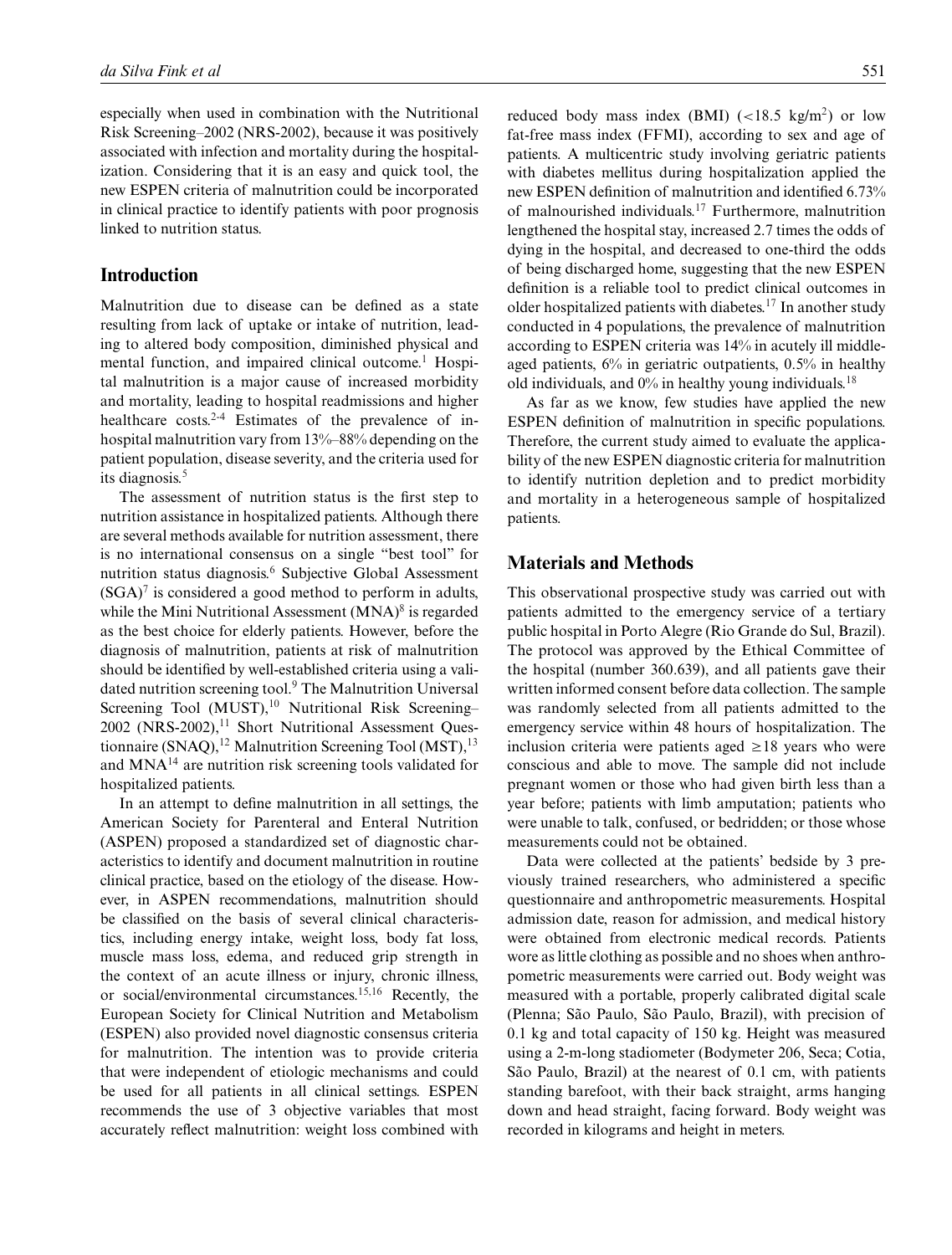**Table 1.** Nutrition Screening Tool Parameters Used to Identify Patients at Risk of Malnutrition in the First Stage of Malnutrition Diagnosis in the Study Group.

| Feature                                                                                            | NRS-2002 MUST |   | MST                                                            | <b>SNAC</b> |
|----------------------------------------------------------------------------------------------------|---------------|---|----------------------------------------------------------------|-------------|
| Body mass index                                                                                    | X             | X |                                                                |             |
| Weight loss                                                                                        | X             | X | X                                                              | X           |
| Food/energy intake                                                                                 | X             |   | X                                                              | X           |
| Nutrition<br>supplements                                                                           |               |   |                                                                | X           |
| Severity of disease                                                                                | X             |   |                                                                |             |
| Acute disease effect                                                                               |               | X |                                                                |             |
| Age                                                                                                | X             |   |                                                                |             |
| Classification of<br>nutrition risk<br>(adapted)                                                   |               |   |                                                                |             |
| No nutrition risk $\langle 3 \rangle$ points $\langle 2 \rangle$ points $\langle 2 \rangle$ points |               |   |                                                                |             |
| Nutrition risk                                                                                     |               |   | $\geq$ 3 points $\geq$ 1 point $\geq$ 2 points $\geq$ 2 points |             |

MST, Malnutrition Screening Tool; MUST, Malnutrition Universal Screening Tool; NRS-2002, Nutritional Risk Screening–2002; SNAQ, Short Nutrition Assessment Questionnaire.

Identification of malnutrition in our study group was performed in 2 steps. First, validated screening tools—  $MUST<sup>10</sup> NRS-2002<sup>11</sup> SNAQ<sup>12</sup>$  and  $MST<sup>13</sup>$ —were used to identify patients at risk of malnutrition. The choice of these 4screening tools among the many other mentioned in the literature $6$  can be explained by being validated, quick, and easy to apply for nutrition risk screening at hospital admission in emergency services for all hospitalized patients. The variables and cutoff points of each screening tool are shown in Table 1. In the second stage, nutrition status of patients was assessed by SGA and ESPEN criteria.<sup>9</sup> All patients completed the SGA and were classified as healthy (A), mildly to moderately malnourished (B), or severely malnourished  $(C)$ .<sup>7</sup> In our study, patients classified as B or C were considered malnourished. Also, considering the ESPEN diagnosis criteria, individuals considered at risk of malnutrition were classified as malnourished if they met at least 1 of the 2 criteria<sup>9</sup>:

- 1. BMI <18.5 kg/m<sup>2</sup>
- 2. Unintentional weight loss  $>5\%$  of body weight during the past 3 months in combination with reduced BMI ( $\lt 20$  kg/m<sup>2</sup> in patients younger than 70 years or  $\langle 22 \text{ kg/m}^2 \rangle$  in those older than 70 years)

Values of FFMI were not measured because the present study is an analysis of secondary data collected with the primary aim to compare different tools for nutrition screening, and none of the tools studied used FFMI as a variable. For the same reason, data of weight loss  $>10\%$  over any time were not available to this study.

Outcome measures were length of hospital stay (LOS, in days), occurrence of infection, and incidence of death during hospitalization, which were obtained from patients' medical records. A LOS equal to or higher than 16 days was considered a long LOS.<sup>19</sup>

The sample size was estimated considering the prevalence of malnutrition in hospitalized patients in Brazil (48.0%) and the incidence of death according to the presence  $(12.4\%)$  or absence  $(4.7\%)$  of this condition.<sup>20</sup> For sample size calculation, we considered a type I error of 5% and type II error of 80%. In addition, the sample size was inflated by 20% to account for potential loss of follow-up. Based on these assumptions, a sample size of 480 patients was required (http://www.openepi.com/Menu/OE\_Menu.htm).

The  $\chi^2$  test was used for comparisons of qualitative variables and the Student *t* test for comparisons of quantitative variables. The former were presented as relative frequency and the latter as mean  $\pm$  standard deviation. The  $\kappa$  coefficient was used to test the degree of agreement between the 2 methods of nutrition assessment in diagnosing malnutrition diagnosis;  $\kappa$  varies from 0–1: a value <0.2 indicates poor agreement, 0.2–0.4 fair agreement, 0.4–0.6 moderate agreement, 0.6–0.8 substantial agreement, and >0.8 almost perfect agreement.<sup>21</sup> Receiver operating characteristic (ROC) curve was constructed to evaluate the performance of the new ESPEN diagnostic criteria for malnutrition to identify malnourished patients in the study population, considering the SGA as the reference method. The area under the curve (AUC), the 95% confidence interval (CI), and the sensitivity and specificity were also determined. The greater the AUC, the greater the discriminatory power of the new ESPEN definition of malnutrition.

Relative risk (RR) and corresponding 95% CIs were determined by Poisson regression with robust variance considering the presence of infection during hospitalization or very long LOS (>16 d) as dependent variables and malnutrition as the independent variable. The influence of nutrition status on the probability of death was calculated using the Cox regression analysis. All analyses were adjusted for sex and stress of disease.

Statistical analyses were performed in SPSS 20.0 (SPSS, Inc, an IBM Company, Chicago, IL), and *P* values <.05 were considered significant.

# **Results**

The current study included 750 patients admitted to the emergency service of a public hospital. Patients were aged 53.6  $\pm$  15.5 years (36.0% older than 60 years), 54.4% were females, and 86.2% were of white ethnicity. Twentyone percent of patients had some gastrointestinal disorder (21.3%), followed by cancer (19.7%), cardiovascular disease (11.3%), renal disorder (8.5%), neurologic disease (7.8%), or others (31.4%).

The LOS was 9.0 (3.0–19.0) days, and the length of stay at the emergency department was 3.0 (2.0–5.0) days. Infection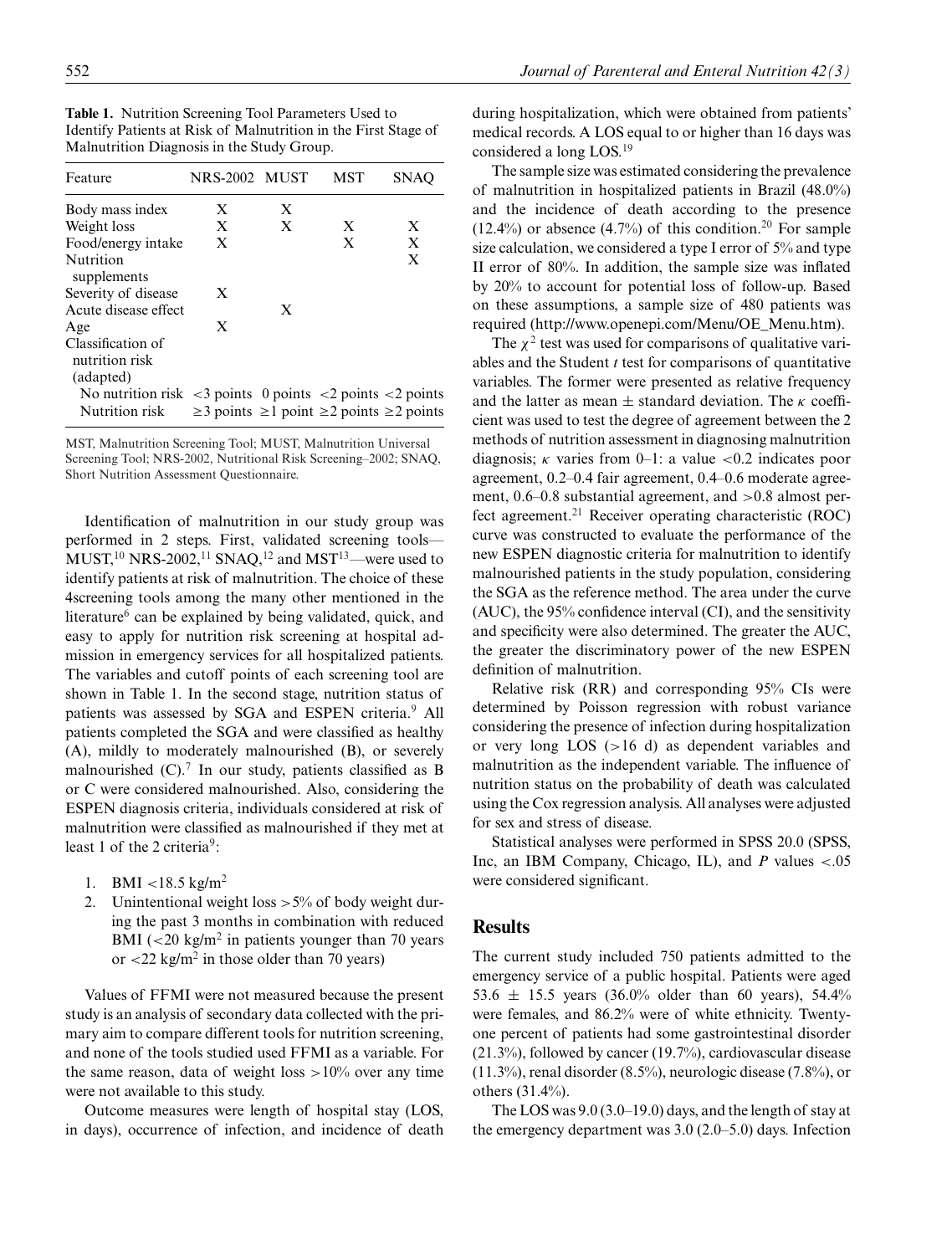| Men $(n = 340)$   | Women $(n = 410)$ | $P$ Value <sup>a</sup> |
|-------------------|-------------------|------------------------|
| $73.90 \pm 19.54$ | $72.51 \pm 16.06$ | .296                   |
| $76.54 \pm 18.25$ | $74.80 \pm 16.37$ | .175                   |
| $162.43 \pm 9.23$ | $160.02 \pm 8.69$ | $-.001$                |
| $27.94 \pm 6.78$  | $28.34 \pm 6.03$  | .381                   |
| 60.8              | 58.9              | .597                   |
| 34.8              | 34.1              | .877                   |
| 25.8              | 15.7              | .066                   |
|                   |                   |                        |

**Table 2.** Characteristics of Nutrition Status of Patients Admitted to the Emergency Service According to Sex.

B, mildly to moderately malnourished; BMI, body mass index; C, severely malnourished; ESPEN, European Society for Clinical Nutrition and Metabolism; SGA, Subjective Global Assessment.

 ${}^{\text{a}}\chi^2$  for comparisons of qualitative variables (relative frequency); *t* test for comparisons of quantitative variables (mean  $\pm$  standard deviation). bReported weight loss during the past 6 months.

 $c$ All patients (n = 750).

**Table 3.** Frequency of Patients at Risk of Malnutrition According to Different Screening Tools and of Malnourished Patients According to the ESPEN Diagnostic Criteria.

| Nutrition<br>Screening<br>Tool | Risk of<br>Malnutrition,<br>No. $(\%)$ | Malnutrition (New<br><b>ESPEN Diagnosis),</b><br>No. $(\%)$ |
|--------------------------------|----------------------------------------|-------------------------------------------------------------|
| <b>NRS-2002</b>                | 220(29.3)                              | 45(20.5)                                                    |
| <b>MUST</b>                    | 279(37.1)                              | 15(5.4)                                                     |
| <b>MST</b>                     | 252(33.5)                              | 37(14.7)                                                    |
| <b>SNAO</b>                    | 229(30.4)                              | 35(15.3)                                                    |

ESPEN, European Society for Clinical Nutrition and Metabolism; MST, Malnutrition Screening Tool; MUST, Malnutrition Universal Screening Tool; NRS-2002, Nutritional Risk Screening–2002; SNAQ, Short Nutrition Assessment Questionnaire.

was identified in 30.6% of patients, and only 4% had to be transferred to the intensive care unit (ICU). The mortality rate was 3.7%.

Characteristics of nutrition status by sex of patients included in the study are described in Table 2. No difference in usual and current weight, BMI, or weight loss was detected between women and men. A trend toward higher prevalence of malnutrition was detected among men in comparison with women according to ESPEN criteria ( $P =$ .066), and according to SGA, the prevalence of malnutrition did not differ between men and women.

Table 3 shows the frequency of patients at risk of malnutrition according to MUST, MST, SNAQ, and NRS-2002 and, among these, the prevalence of malnutrition according to new ESPEN criteria. A lower number of patients (29.3%) was classified as at risk of malnutrition by using the NRS-2002; however, the prevalence of malnutrition according to new ESPEN diagnosis was higher (20.5%) in this subgroup compared with patients at risk of malnutrition according to MUST, SNAQ, and MST.

The highest prevalence of malnutrition  $(n = 45)$  was detected among those at risk of malnutrition identified by the NRS-2002, and in 34 (75.5%), BMI <18.5 kg/m<sup>2</sup> was the diagnosis criterion. Weight loss  $>5\%$  combined with BMI  $\langle$  20 kg/m<sup>2</sup> was the diagnostic criterion for malnutrition in 6 (13.3%) patients, and weight loss  $>5\%$  combined with BMI  $\langle 22 \text{ kg/m}^2 \rangle$  identified 5 (11.2%) patients older than 70 years as malnourished. Malnourished patients according to BMI <18.5 kg/m<sup>2</sup> did not differ from malnourished patients according to the criteria of BMI  $\langle 20 \text{ kg/m}^2 \rangle$  plus weight loss  $>5\%$  in the past 3 months regarding mean age (53.46)  $\pm$  16.82 vs 62.44  $\pm$  17.96 y; *P* = .226) and frequency of males (61.8% vs 62.5%;  $P = .09$ ). Other features were not compared due to the small sample size of malnourished patients.

The  $\kappa$  coefficient demonstrated lack of agreement between SGA and the new ESPEN definition of malnutrition, regardless of the nutrition screening tool used previously (NRS-2002:  $\kappa = 0.02$ ,  $P = .816$ ; MUST:  $\kappa = -0.05$ ,  $P =$ .09; SNAQ:  $\kappa = 0.06$ ,  $P = .291$ ; and MST:  $\kappa = 0.07$ , P = .205). ROC curve analysis did not show good accuracy of the new ESPEN consensus considering SGA as the reference method, independently of the nutrition screening tool (NRS-2002: AUC = 0.507 [95% CI, 0.426−0.588]; MUST: AUC = 0.503 [95% CI, 0.408−0.545]; SNAQ: AUC  $= 0.511$  [95% CI, 0.446–0.608]; MST: AUC = 0.530 [95% CI,  $0.454-0.606$ ]). The accuracy detected was <65%, with low sensitivity, independently of the nutrition screening tool previously applied: The respective accuracy, sensitivity, and specificity was 60%, 21%, and 80% for NRS-2002; 56%, 3%, and 93% for MUST; 64%, 40%, and 86% for SNAQ; and 64%, 19%, and 87% for MST.

In addition, the ability of ESPEN diagnostic criteria of malnutrition to predict clinical outcomes was assessed considering the different tools of nutrition screening applied in the first step of malnutrition diagnosis. As shown in Table 4, malnutrition according to ESPEN definition was not associated with a very long LOS, independently of the screening nutrition tool applied. On the other hand, when NRS-2002 and MST were applied, malnourished patients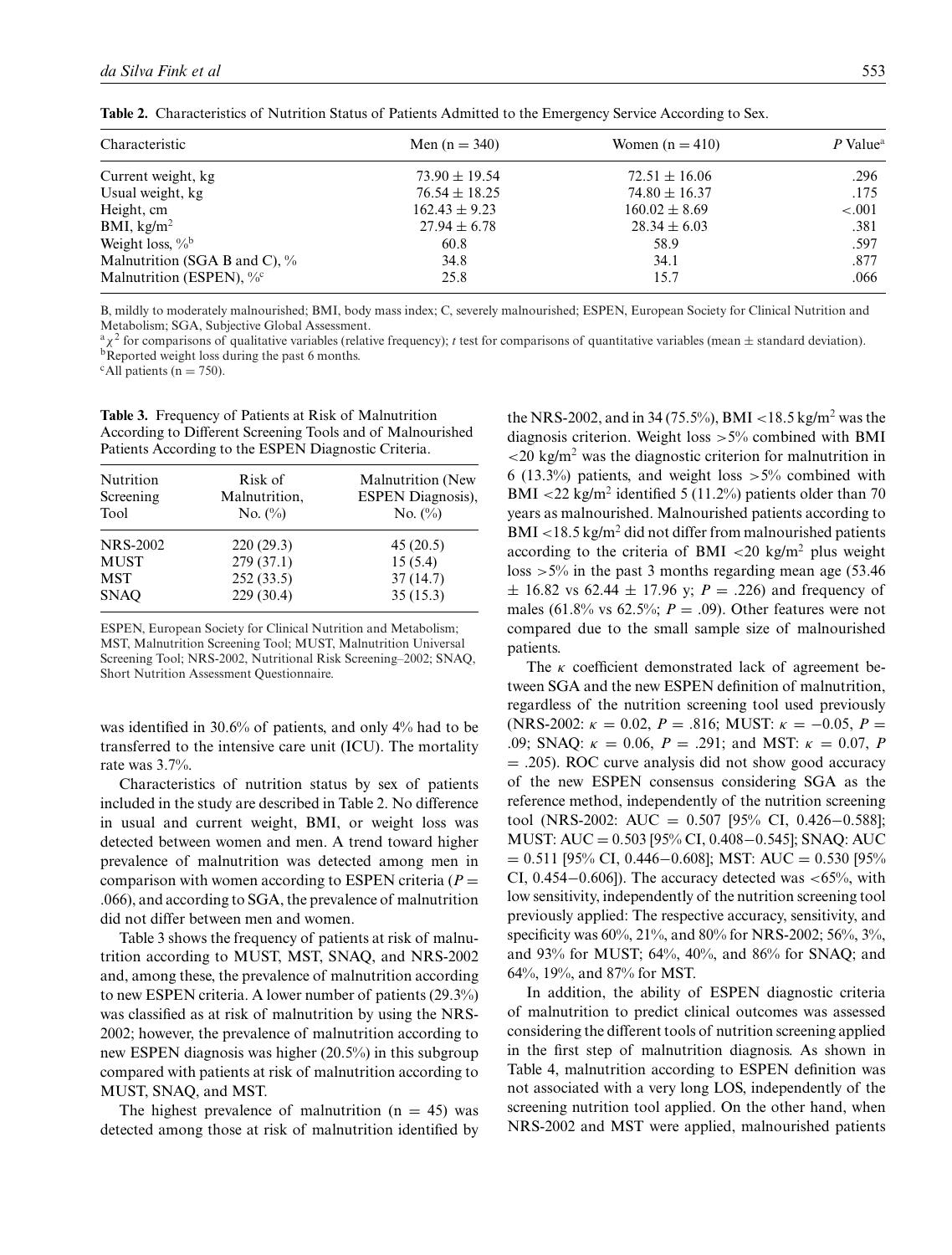| Characteristic | $LOS > 16$ Days,<br>$RR(95\% CI)^{b}$ | Infection,<br>$RR(95\% CI)^b$ | Mortality,<br>HR $(95\% \text{ CI})^c$ |
|----------------|---------------------------------------|-------------------------------|----------------------------------------|
| NRS-2002       | $1.23(0.65-2.56)$                     | $2.16(1.18-3.94)$             | $2.69(1.07-6.81)$                      |
| MUST           | $2.85(0.93 - 8.72)$                   | $1.54(0.51-4.63)$             | $1.62(0.32 - 8.19)$                    |
| SNAQ           | $1.29(0.65-2.56)$                     | $2.06(0.96-4.45)$             | $1.90(0.65 - 5.55)$                    |
| MST            | $1.30(0.63-2.71)$                     | $2.12(1.02 - 4.40)$           | $1.53(0.54 - 4.32)$                    |

**Table 4.** Prognostic Data of the New European Society for Clinical Nutrition and Metabolism Definition of Malnutrition According to Nutrition Screening Tools Previously Applied to Identify Patients at Risk of Malnutrition.<sup>a</sup>

HR, hazard ratio; LOS, length of hospital stay; MST, Malnutrition Screening Tool; MUST, Malnutrition Universal Screening Tool; NRS-2002, Nutritional Risk Screening–2002; RR, relative risk; SNAQ, Short Nutrition Assessment Questionnaire.

<sup>a</sup>All data were adjusted for age and stress of disease; presence of malnutrition was considered an independent variable.

bPoisson regression with robust variance.

cCox regression analyses.

had higher odds of infection during hospitalization in comparison with well-nourished patients. Furthermore, the hazard ratio for death was 2.7 times higher in malnourished patients than in patients without malnutrition according to the ESPEN criteria. Mean survival time in malnourished patients was lower than in patients without malnutrition  $(46.24 \pm 5.12 \text{ vs } 112.96 \pm 11.84 \text{ d})$ , but it did not reach statistical significance  $(P = .08)$ .

# **Discussion**

The prevalence of malnutrition according to the new ES-PEN consensus for malnutrition diagnosis varied from 5.4%–20.5% depending on the nutrition screening tool previously applied. The ESPEN criteria did not perform well in identifying malnutrition in hospitalized patients, considering the SGA as the reference method, regardless of the nutrition screening tool used. On the other hand, malnutrition identified by the ESPEN criteria was able to predict increased risk of infection when applied following the MST or NRS-2002 and mortality when applied following the NRS-2002. Our results suggest that this new tool is a better prognostic predictor when applied in the emergency room and is more accurate when used in combination with the NRS-2002.

The prevalence of patients at nutrition risk (29.3%) according to the NRS-2002 was very similar to that found in another prospective study conducted in Brazil,<sup>19</sup> which reported that 27.9% of 705 adult patients admitted to a public university hospital were at nutrition risk according to the same nutrition screening tool. In another study involving 1146 Greek patients, 27.9% and 9.1% of the hospitalized patients were found to be at moderate/high risk of malnutrition according to the NRS-2002 and MUST, respectively. This study analyzed the clinical value of these malnutrition screening tools in light of the new ESPEN definition for malnutrition. The authors concluded that the MUST is more efficient in screening malnourished patients, since it presented a better agreement with the ESPEN criteria  $(\kappa = 0.777, P < .001)$  compared with the NRS-2002 ( $\kappa =$ 0.256,  $P < .001$ ). However, it is important to emphasize that the authors evaluated the agreement between 1 tool for malnutrition diagnosis and 2 tools for nutrition screening,  $2^2$ and it is important note that nutrition assessment is different from nutrition screening.<sup>23</sup> The difference in the prevalence of nutrition risk in the current study may be explained by the particularities of the tools. The different cutoff points of BMI in the NRS-2002 and MUST can explain the highest prevalence of nutrition risk according to the MUST (lowest BMI cutoff point) and the lowest prevalence of nutrition risk according to the NRS-2002 (highest BMI cutoff point).<sup>12,13</sup> In addition, the 2 tools differently analyze weight loss. A similar prevalence of nutrition risk according to the MST and SNAQ was observed, and it can be attributed to the similarity of the questions that compose these tools.<sup>14,15</sup>

In the present study, the prevalence of hospital malnutrition (according to ESPEN diagnosis criteria) was lower (20.5%) than that reported in the literature  $(20\%-60\%)^{24}$ but higher than that detected by the ESPEN criteria in a sample of 1014 elderly diabetic hospitalized patients (6.7%) previously evaluated for nutrition risk by the MNA.<sup>17</sup> In the study conducted by Rojer et  $al^{18}$  in 4 different populations who were screened for nutrition risk by the SNAQ, the highest prevalence of malnutrition (14%) was found among acutely ill, middle-aged patients.<sup>18</sup> It is possible that the choice of the screening tool used to identify patients at risk of malnutrition contributes to differences in the prevalence of malnutrition among the studies. Indeed, after the SNAQ and MUST, we observed a prevalence of malnutrition of 15.3% and 5.4% in our study group, respectively.

The new ESPEN diagnostic criteria for malnutrition did not show good accuracy as SGA was used as the reference method. Also, weak agreement between both methods was observed, regardless of the nutrition screening tool applied. Although the SGA is traditionally used as a reference method in validation studies of nutrition assessment tools, it may not be considered a gold standard for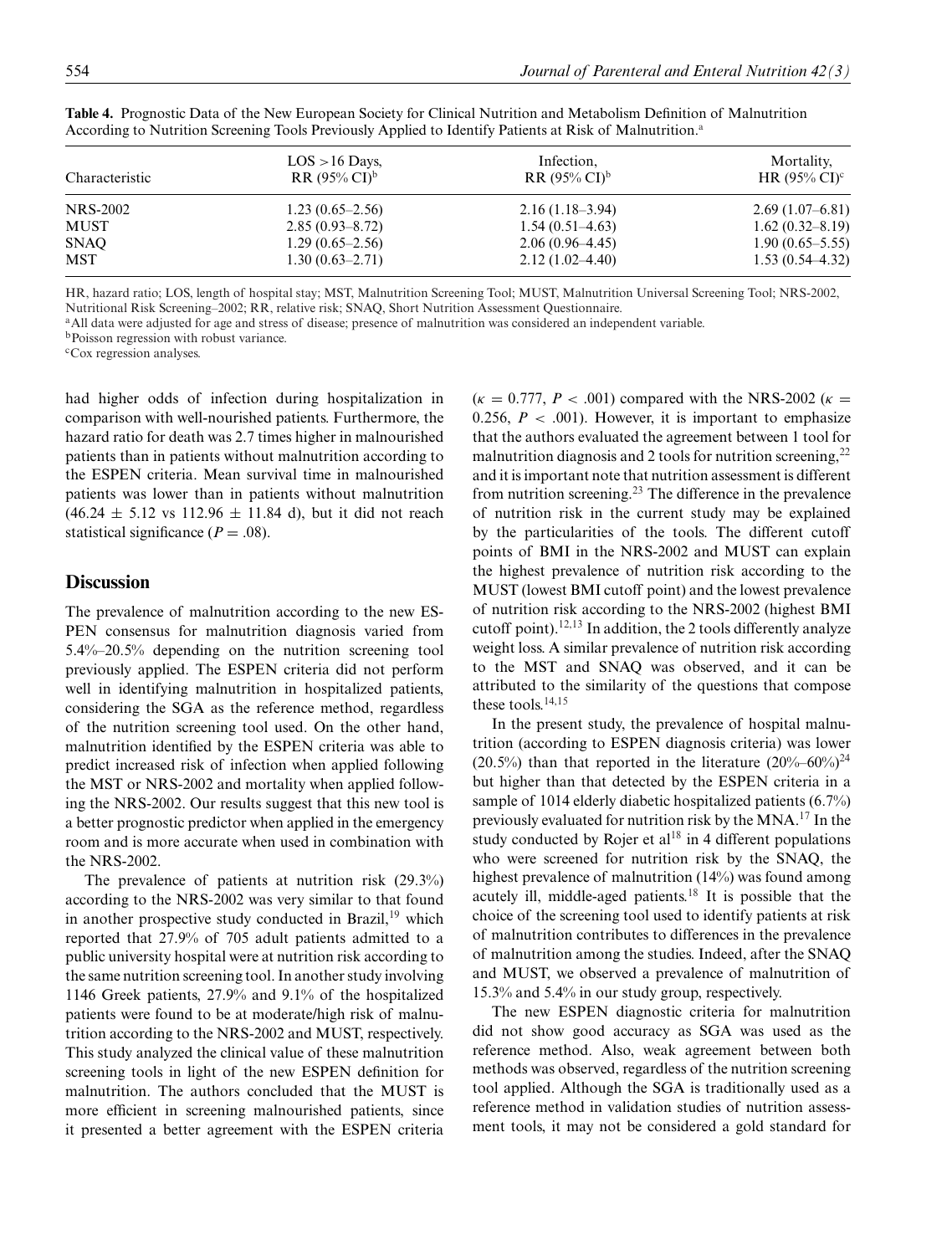malnutrition diagnosis, and its weak correlation with the ESPEN definition of malnutrition may limit the potential use of the new ESPEN consensus. Validity of the SGA was demonstrated by correlation of the clinical classification with objective measurement of nutrition status and with 3 measures of hospital morbidity—incidence of infections, use of antibiotics, and LOS—in a study performed by Baker et al.<sup>25</sup> According to a systematic review conducted by van Bokhorst-de van der Schueren et al,<sup>6</sup> due to the poorly chosen reference methods (prealbumin and NRS-2002) adopted in the studies that applied the SGA to assess patients' nutrition status, it is difficult to say whether the SGA is a tool with good construct validity.

In light of the absence of a gold standard for nutrition assessment, adopting clinical outcomes as references usually has been performed to validate new methods. In this study, malnutrition identified by the ESPEN criteria was able to predict increased risk of infection in patients previously identified as at risk of malnutrition by the NRS-2002 and MST (malnourished patients had twice the risk of infection in comparison with well-nourished patients). However, when the NRS-2002 was applied as a nutrition screening tool, a significant association between malnutrition and mortality was observed only among patients identified as at risk of malnutrition by the NRS-2002 (risk of death was 2.7 times higher in malnourished patients than in wellnourished patients). These results agree with another study that used the new ESPEN criteria, in which malnutrition significantly increased the odds of dying during the hospital stay (odds ratio, 2.74; 95% CI, 1.02–7.40;  $P = .046$ ) and decreased to one-third the odds of being discharged home (odds ratio, 0.35; 95% CI, 0.20–0.62; *P* < .0001).17 Taken together, the new ESPEN criteria represent a valid, accurate method to predict worse clinical outcomes related to malnutrition in hospitalized patients, although its accuracy depends on the nutrition screening tool initially applied.

Early identification of malnutrition in the hospital setting is important, considering that this condition has a negative impact on the cost of hospitalization; LOS; hospital readmission within 15, 90, and 180 days; and 1-, 2-, and 3 year mortality.<sup>4</sup> Furthermore, a recent cross-sectional study conducted in a sample of 359 older adults of a geriatric outpatient clinic demonstrated that malnourished patients (MNA was applied for the nutrition diagnosis) have greater risk of structural brain changes. Underlying mechanisms explaining this association are still under investigation.<sup>26</sup>

A limitation of the current study is the lack of FFMI data, which may have underestimated the prevalence of malnutrition, despite the high correlation between BMI and body fat accumulation.<sup>27</sup> Nevertheless, considering that two-thirds of our patients were classified as malnourished according to BMI  $\left($  <18.5 kg/m<sup>2</sup>), we believe that the prevalence of malnutrition would not be significantly different if FFMI data were available. Furthermore, the optimal FFMI cutoffs for malnutrition identification need to be explored more and should be adapted to specific populations, considering that the cutoffs of FFMI proposed by ESPEN malnutrition criteria are arbitrary.<sup>11</sup> We also did not consider weight loss >10% independent of time because these data were not available in our study, as well as in the multicentric study by Sanz-París et al, $17$  who evaluated the application of a new ESPEN diagnosis in geriatric patients with diabetes during hospitalization. However, we believe that this variable could not present a high sensitivity to identify malnourished patients considering that the deleterious effects of weight loss are probably dependent on timing since the severity of weight loss is classified according to time.<sup>28</sup> Moreover, combining BMI with weight loss seems to be a better prognostic indicator, as demonstrated in a study conducted with patients with recent cancer.<sup>29</sup> However, this issue should be better explored by other studies. Another limitation is that since our sample included only patients who were conscious and able to move, our results cannot be extrapolated to all hospitalized patients. However, this suggests a limitation of the new ESPEN criteria for a malnutrition definition, for it requires data of patients' usual weight, actual weight, and height.

The main strength of our study is the large sample size, encompassing a wide range of ages and diseases. Furthermore, the study was conducted in an emergency service of a public hospital and highlights its importance as the first place where nutrition assistance of hospitalized patients should be started. Also, we used 4 screening nutrition tools to identify patients at risk of malnutrition. However, since we did not include a nutrition screening tool specifically for older people, such as MNA, we believe that it should be explored in further studies.

### **Conclusions**

The new ESPEN criteria for malnutrition diagnosis identified malnutrition in 20.5% of patients admitted to an emergency service of a public hospital and demonstrated good accuracy to predict infection when the NRS-2002 and MST were used for nutrition risk screening and mortality when the NRS-2002 was applied. Further studies are needed to test the applicability of the new ESPEN criteria for diagnosis of malnutrition and their accuracy to predict other clinical outcomes.

#### **Acknowledgments**

We thank Luciane Figueira, Paula Becker, and Débora Raupp, who collected the data.

#### **Statement of Authorship**

F. M. Silva designed the study and analyzed the data; and F. M. Silva and J. da Silva Fink wrote the manuscript. All authors critically revised the manuscript, agree to be fully accountable